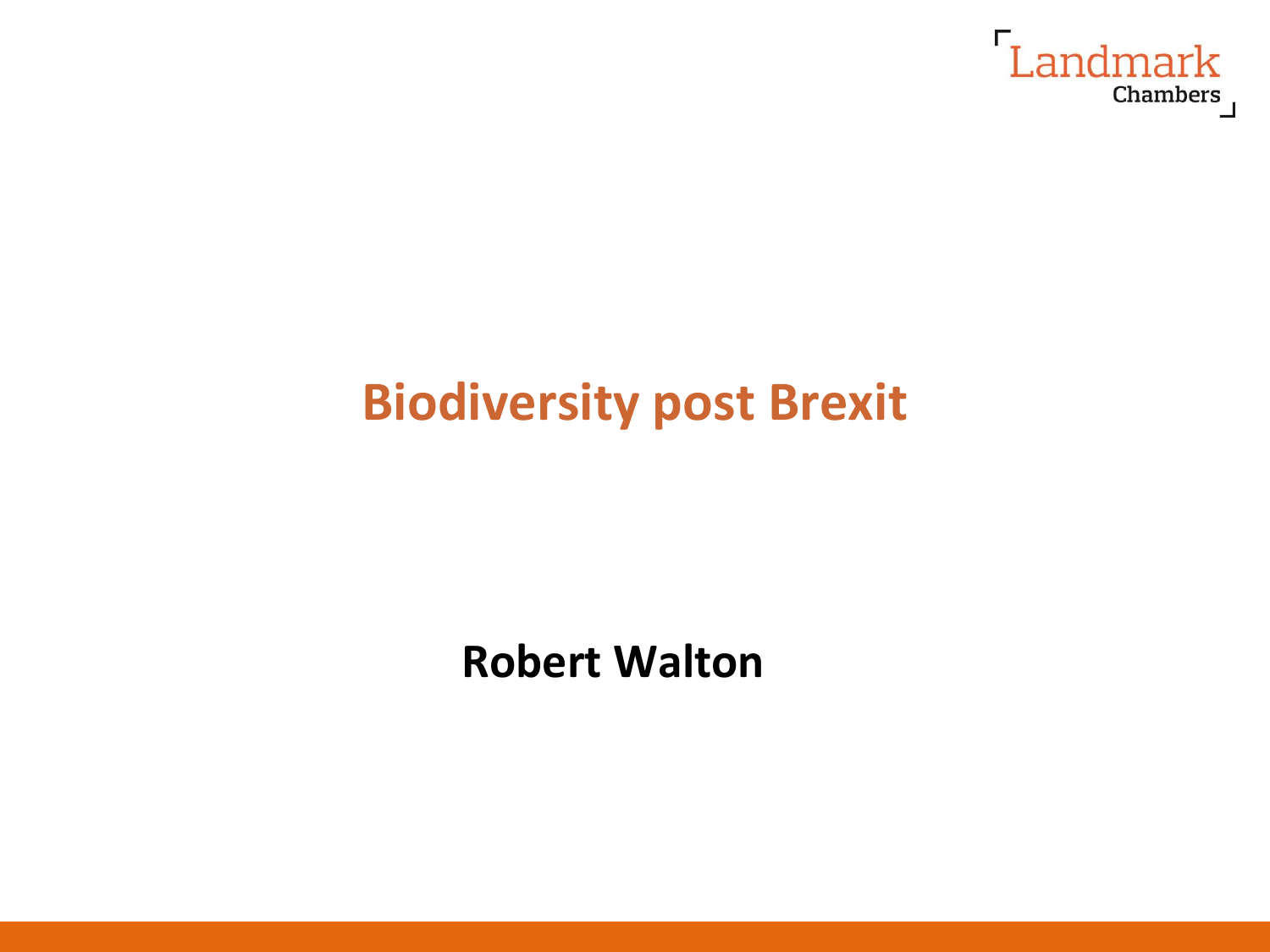

- January 2018:
- Government publishes its 25 year environment plan

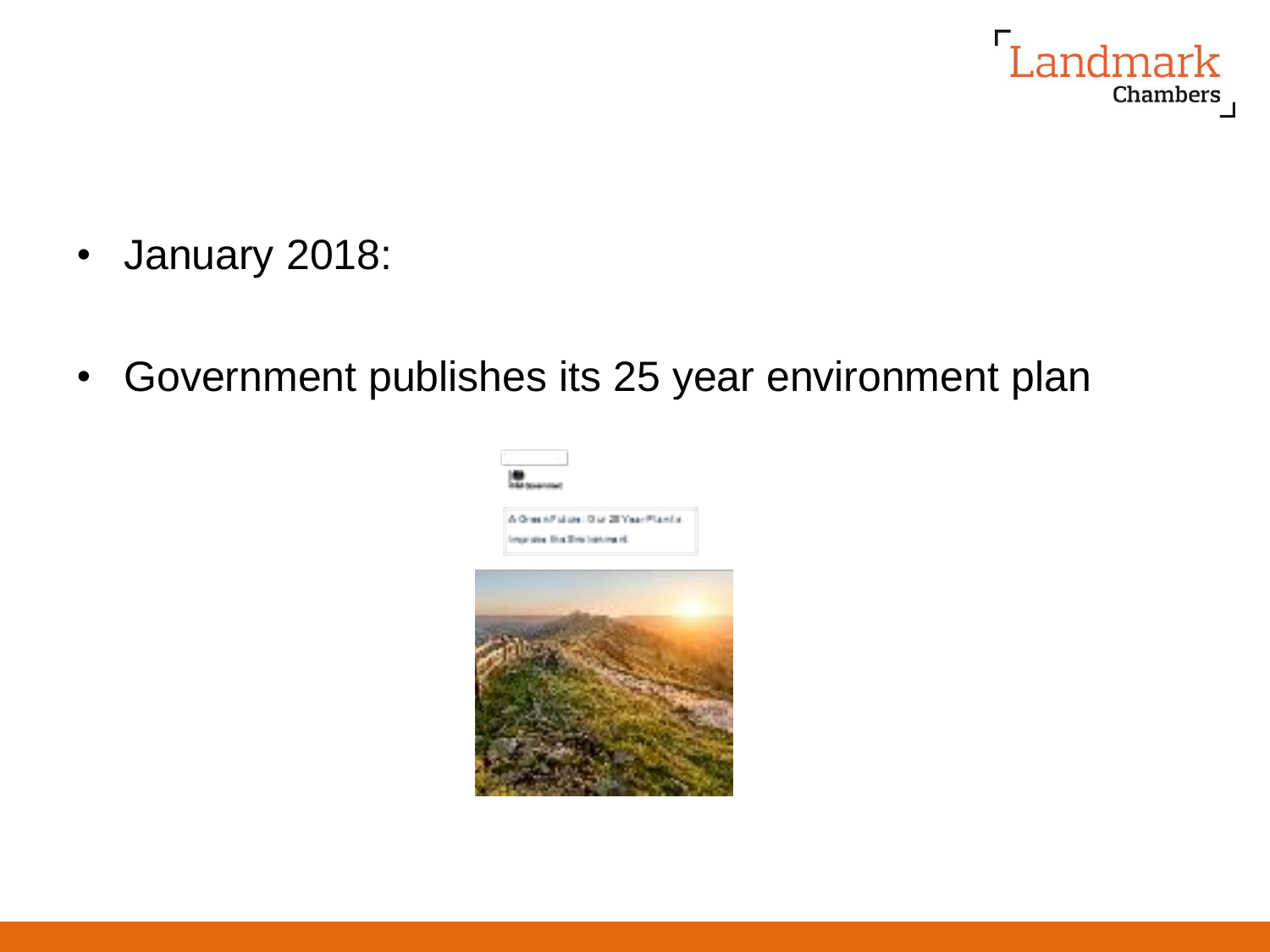

– Leaving the EU is "a once-in-a-generation chance to change our approach to managing our land so that we secure and enhance the benefits of the environment far into the future"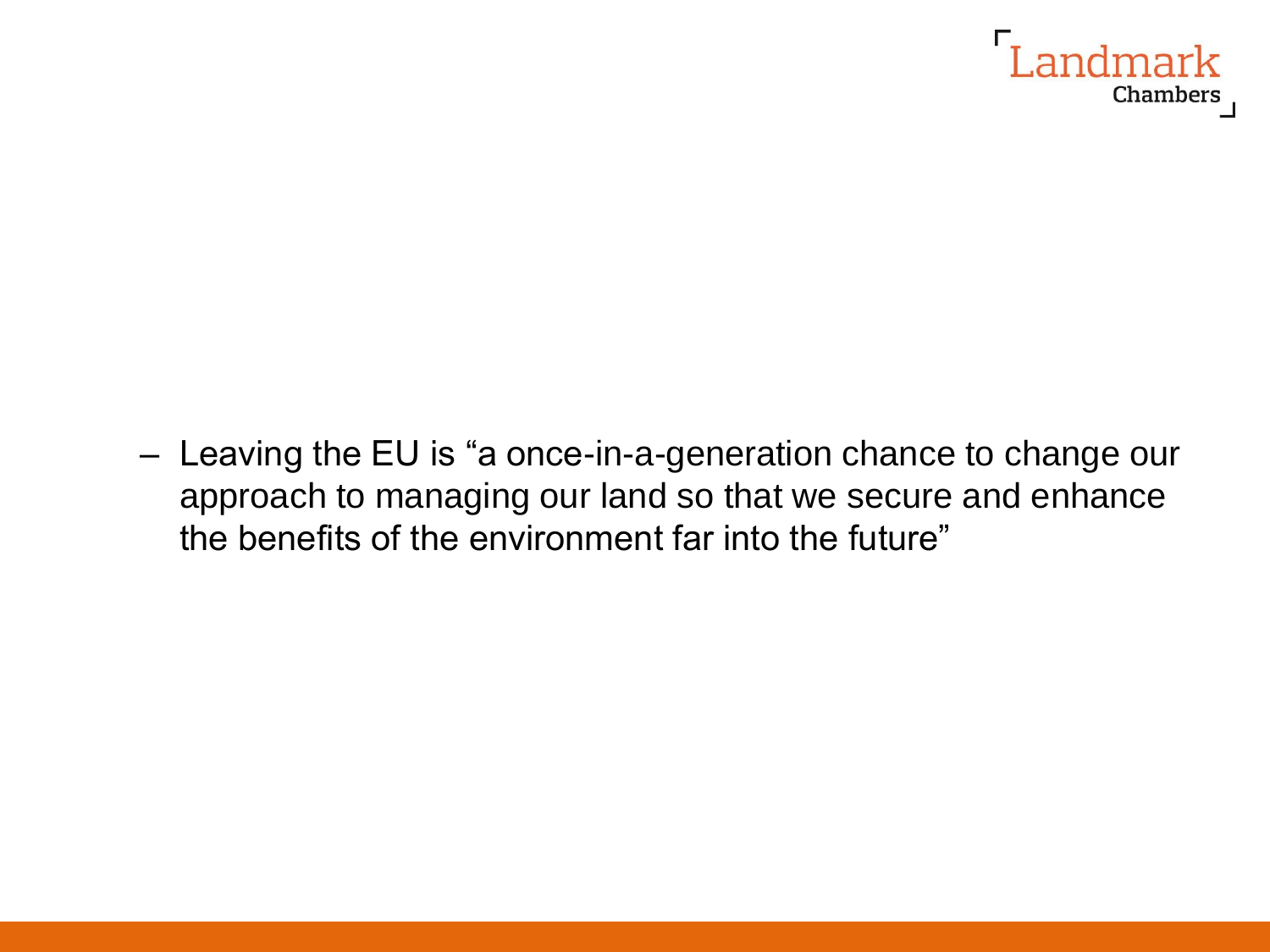

• Leaving the EU presents a unique opportunity to set in motion the behavioural and institutional changes necessary to build sustainable, enduring growth as well as an improvement in our wellbeing. Critical to delivering the outcomes we want to see is an effective governance structure underpinned by environmental principles – on which we will consult early in 2018. We will develop a set of metrics to assess progress towards our 25 year goals.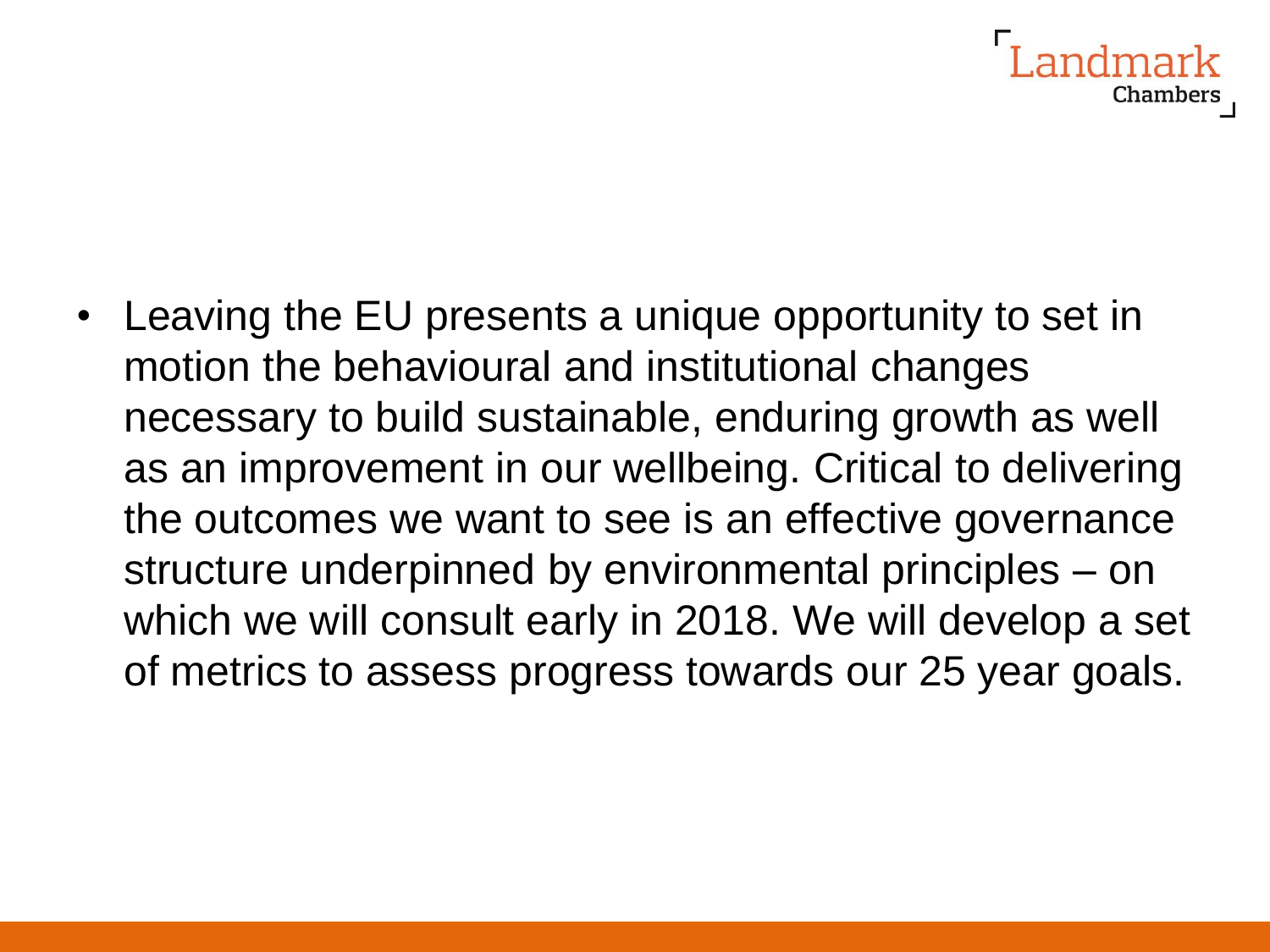

• Key dilemma – how to build 300,000 houses a year and pursue a meaningful industrial strategy and yet have "the environment at the heart of planning".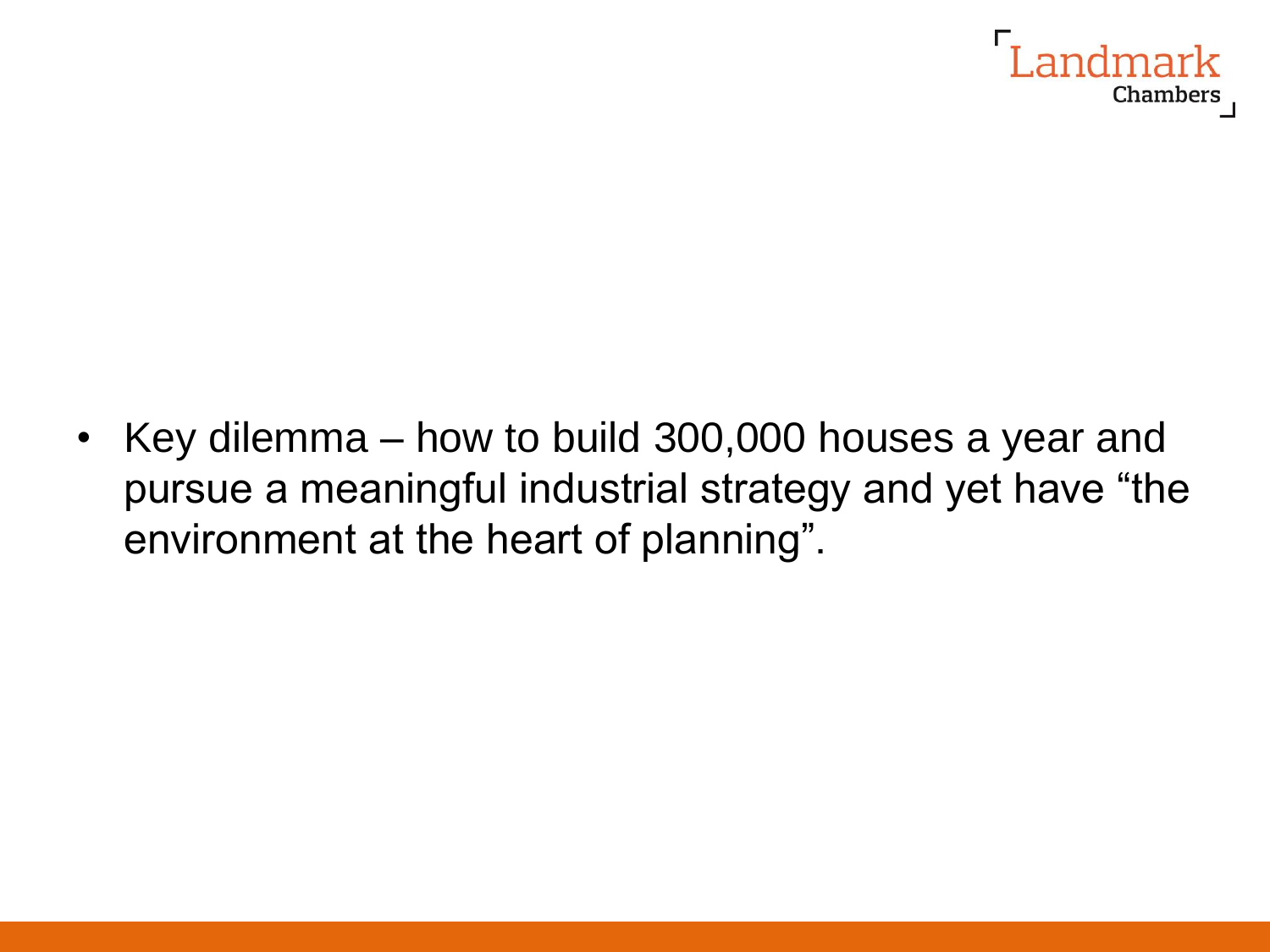

• Environmental protections already enshrined in national planning policy will be maintained and strengthened.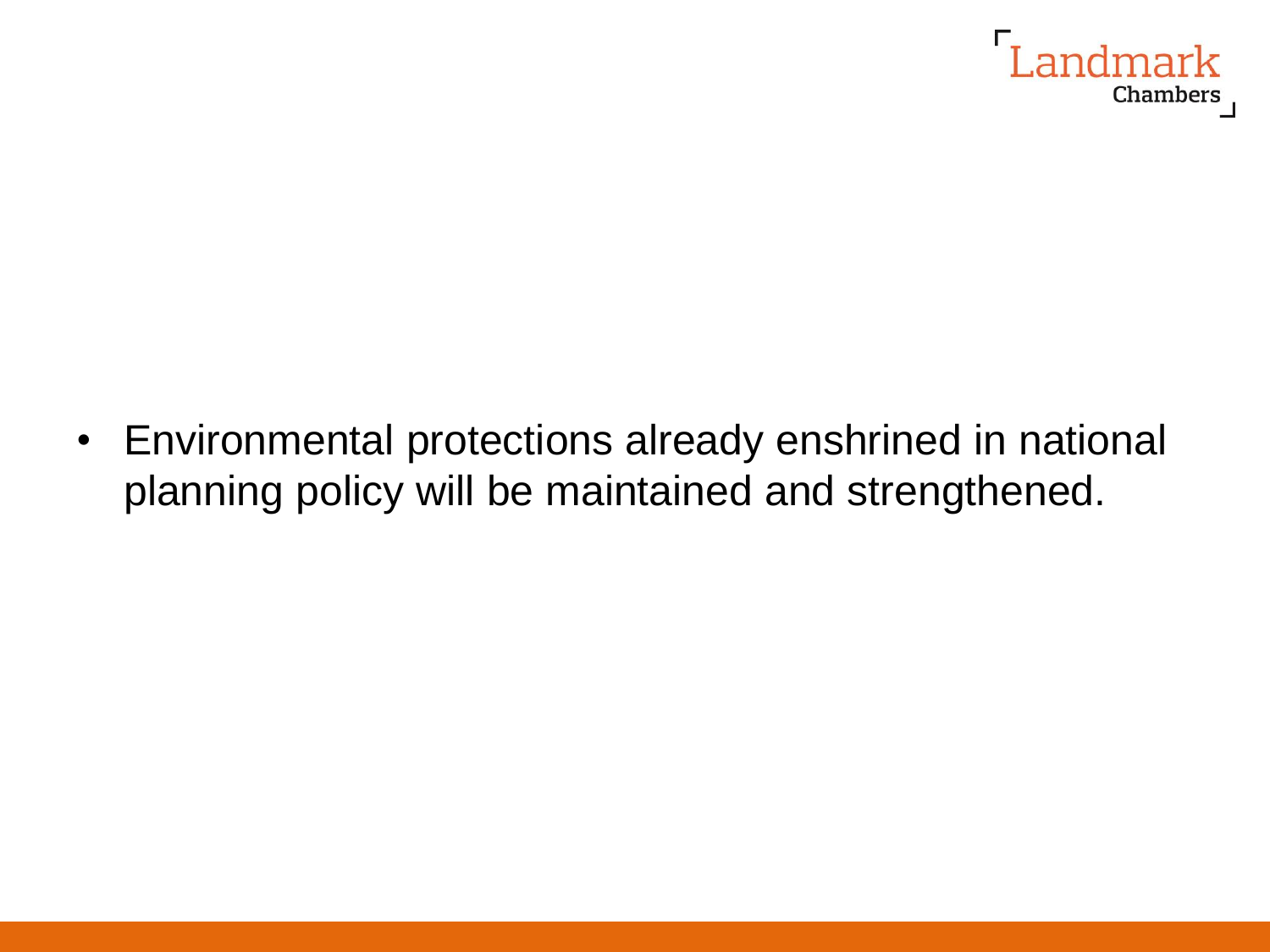#### **Overarching aims …**

• **New development will happen in the right places,** delivering maximum economic benefit while taking into account the need to avoid environmental damage. We will protect ancient woodlands and grasslands, high flood risk areas and our best agricultural land.

andmark

**Chambers** 

- **High environmental standards for all new builds**. New homes will be built in a way that reduces demands for water, energy and material resources, improves flood resilience, minimises overheating and encourages walking and cycling. Resilient buildings and infrastructure will more readily adapt to a changing climate.
- **Enhancement of the Green Belt** to make this land 'breathing space' for our urban populations to enjoy, and our diverse wildlife to flourish, while delivering the homes this country needs.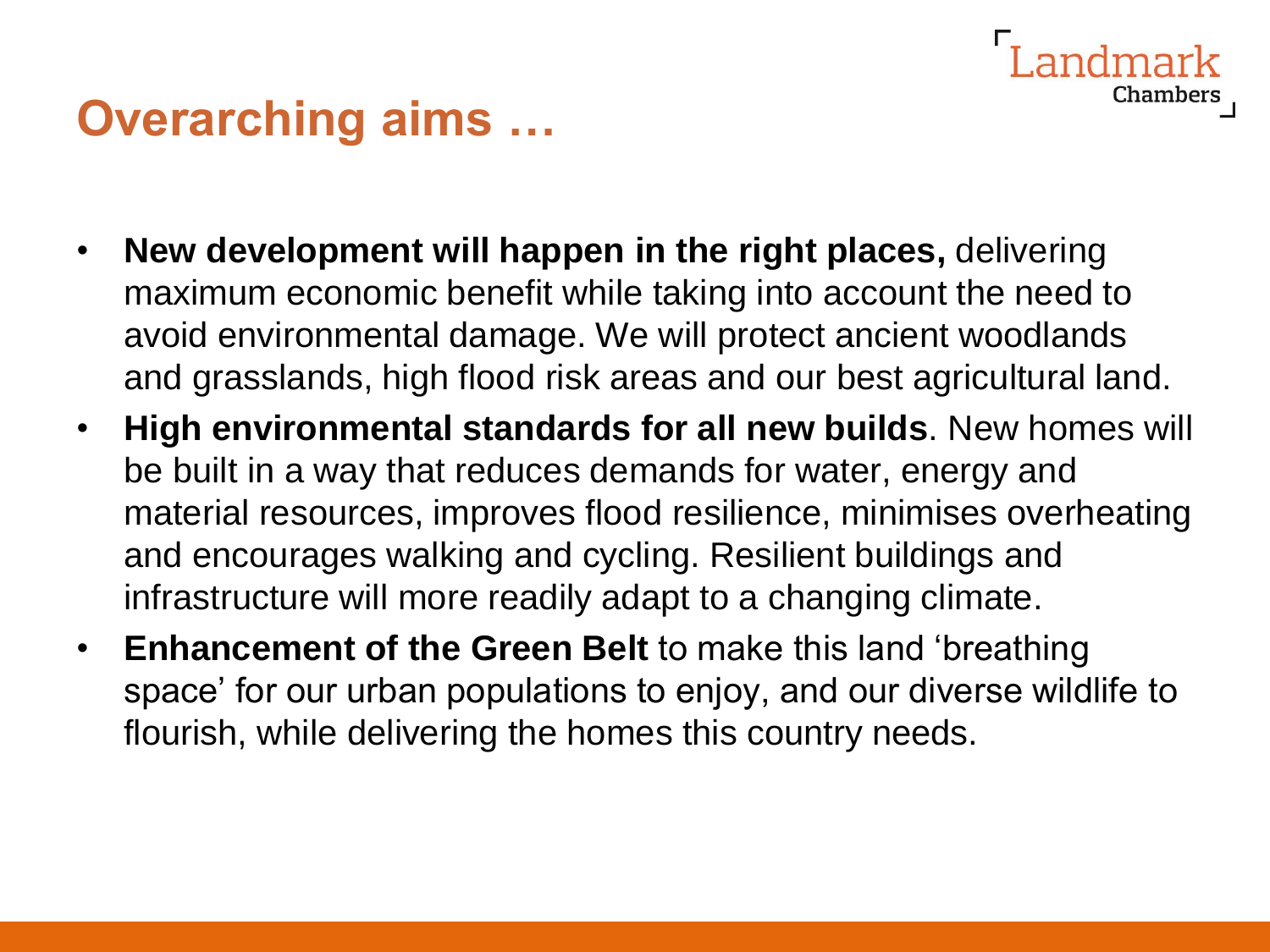

#### **Build eco-friendly and beautiful …**

Positive environmental outcomes can help reduce local opposition to development, shorten the planning process, cut operating costs for infrastructure and increase the desirability of new homes.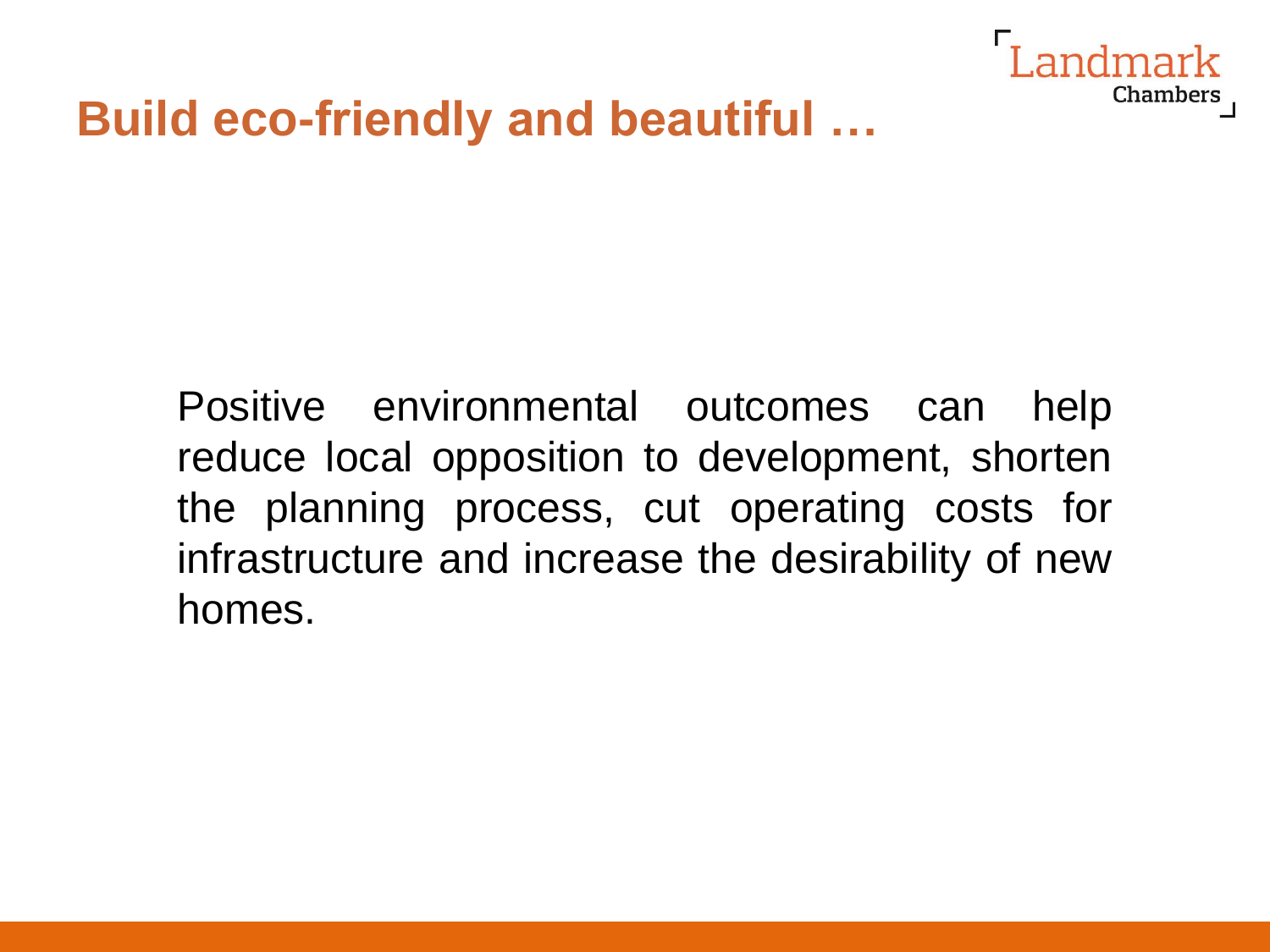

#### **Actions we will take …**

Making sure that existing requirements for net gain for biodiversity in national planning policy are strengthened, including consulting on whether they should be mandated alongside any exemptions that may be necessary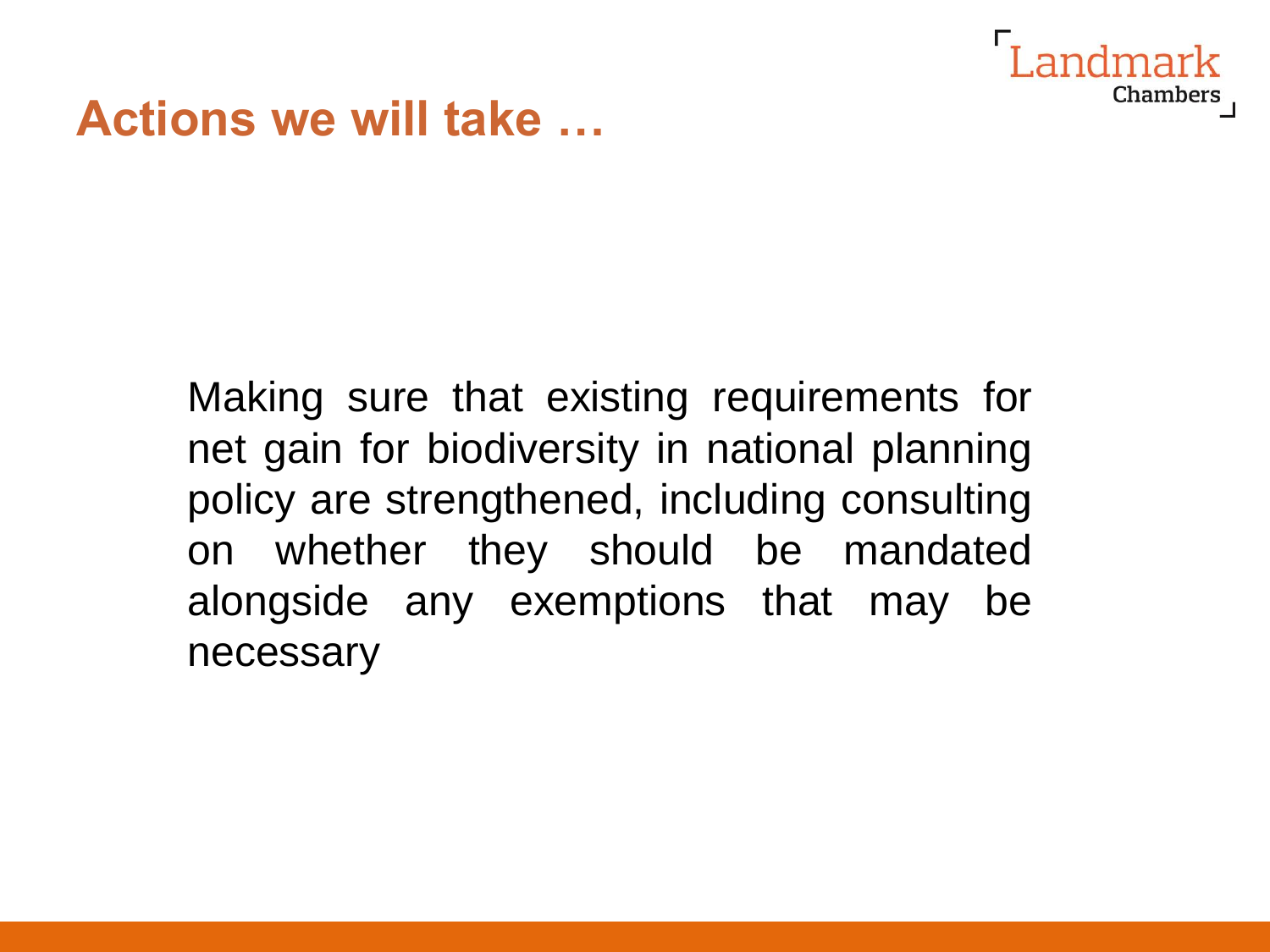# **Chapter 1 – using and managing land sustainably**

- Sets out the aim to "embed an 'environmental net gain' principle for development, including housing and infrastructure
- Consult on making it mandatory for planning authorities to ensure environmental net gains across their areas strengthening the existing requirement that the planning system should provide biodiversity net gains "where possible"
- Want to expand the net gain approaches used for biodiversity to include "wider nature capital benefits" e.g. flood protection, recreation and improved water and air quality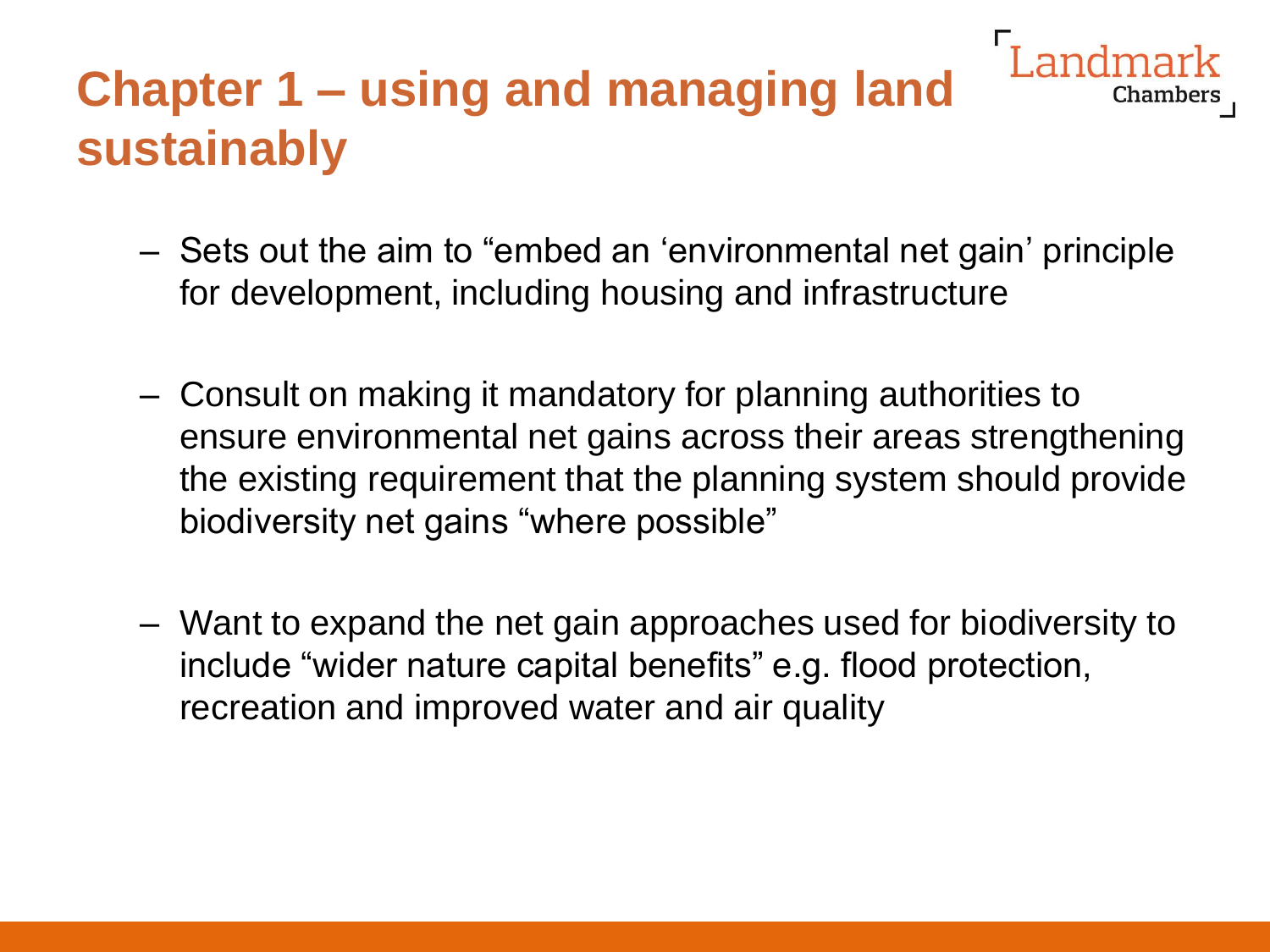

### **House of Lords select committee**

- established in June 2017 to review the NERC Act 2006
- published a report on 22<sup>nd</sup> March 2018: "The countryside at a crossroads: Is the Natural Environment and Rural Communities Act 2006 still fit for purpose?"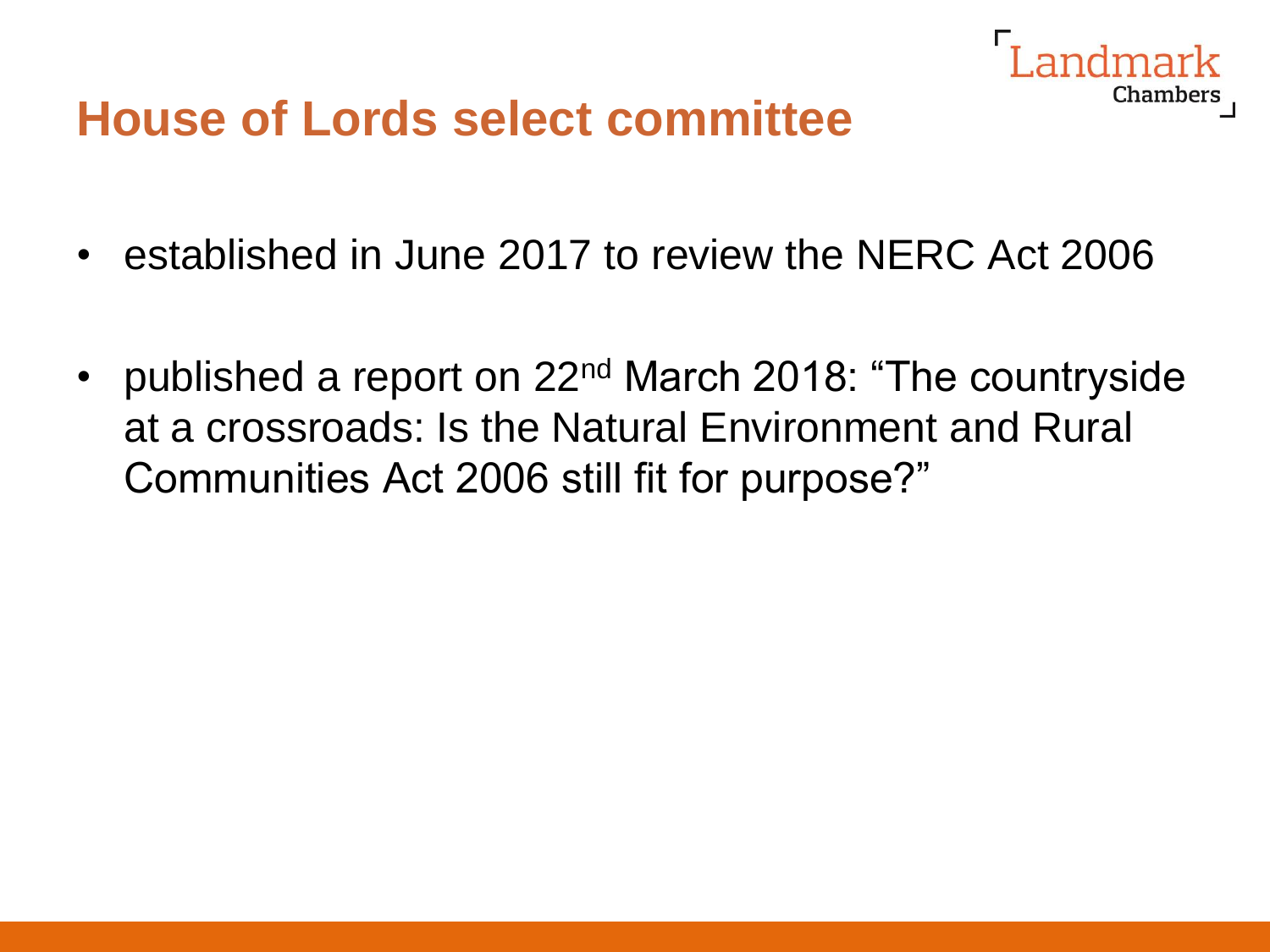#### **House of Lords select committee**

• No detailed analysis of the impacts of Brexit on rural and environmental policy but highlight a key concern as to the loss of EU structures for enforcing compliance with environmental law principles (paras 55-57); and existing reporting requirements (para 72-73) even if the letter of existing Directives is transposed into domestic law

Chamber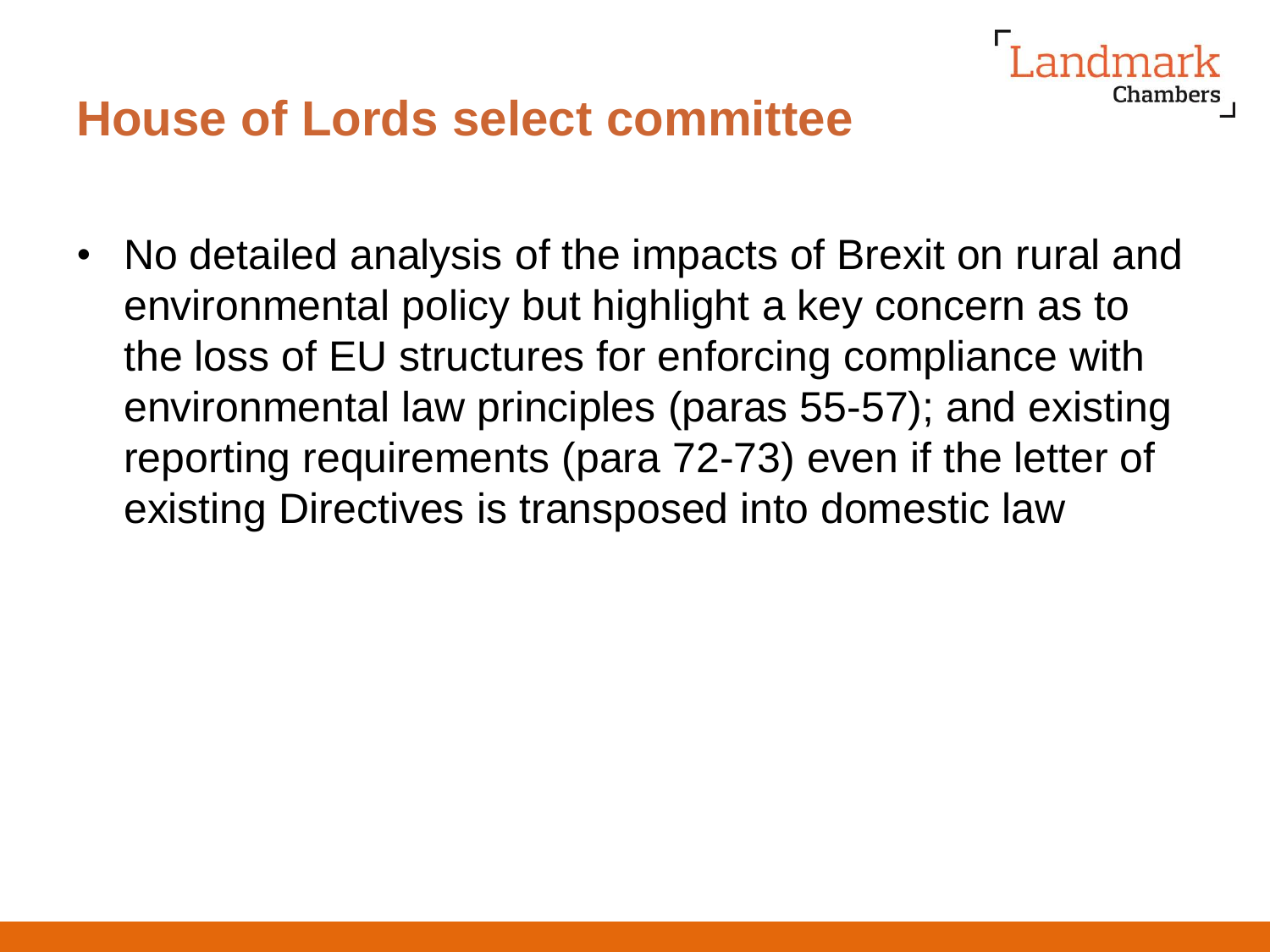#### **Governance gap:**

• Previously, the Government had suggested that Parliamentary scrutiny and the judicial review function would provide sufficient mechanisms for civil society to challenge the application of environmental legislation post-Brexit. This view was offered to us when we heard from Defra officials in July 2017. Witnesses, however, argued that this assessment was flawed; we were told that "this misunderstands both the breadth of functions currently performed by the EU institutions and the limitations of judicial review".

Chamber: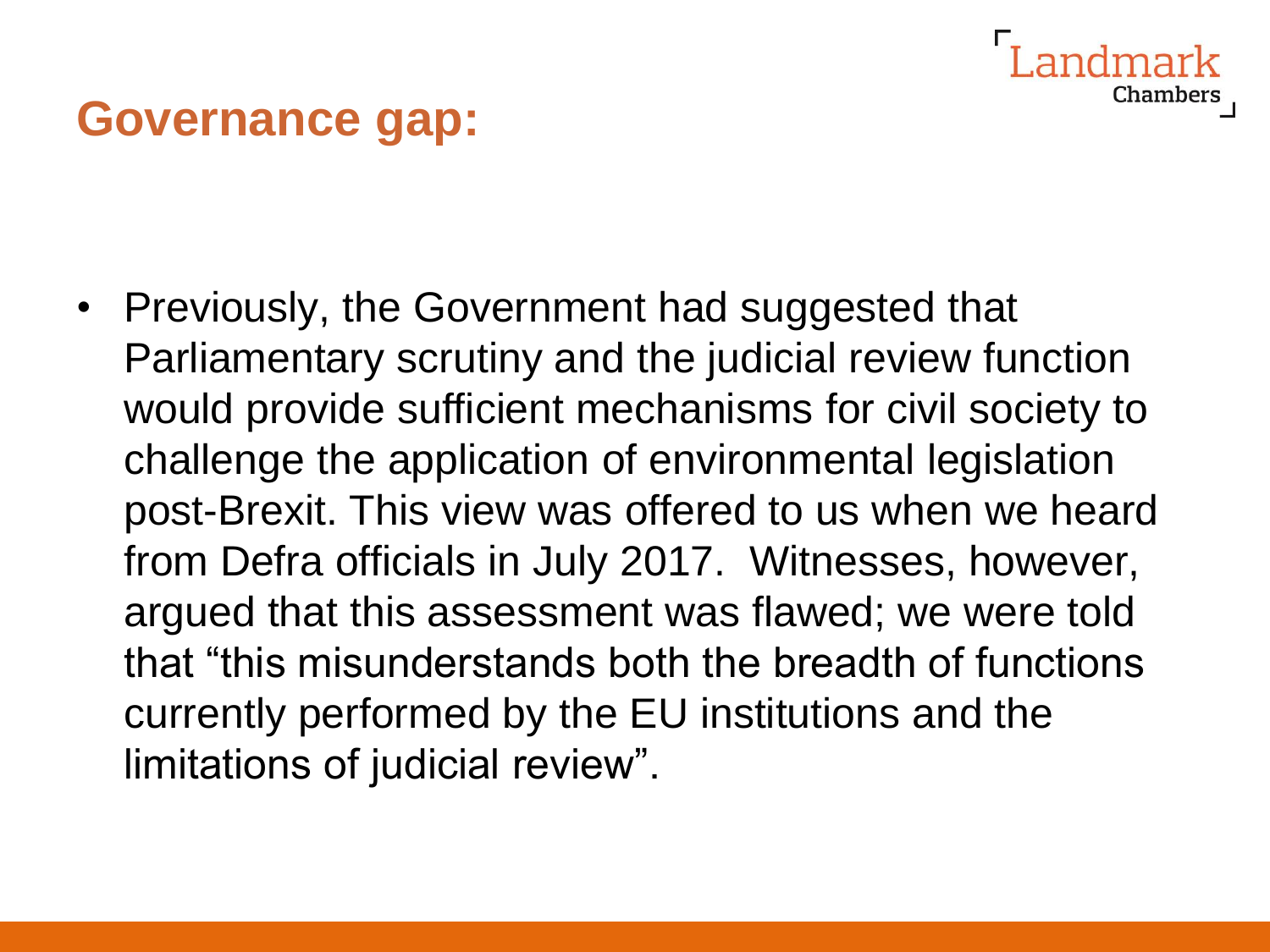

• Accordingly, we were repeatedly told that the accountability functions of EU institutions needed to be replicated through new UK institutions, in order to avoid a "governance gap".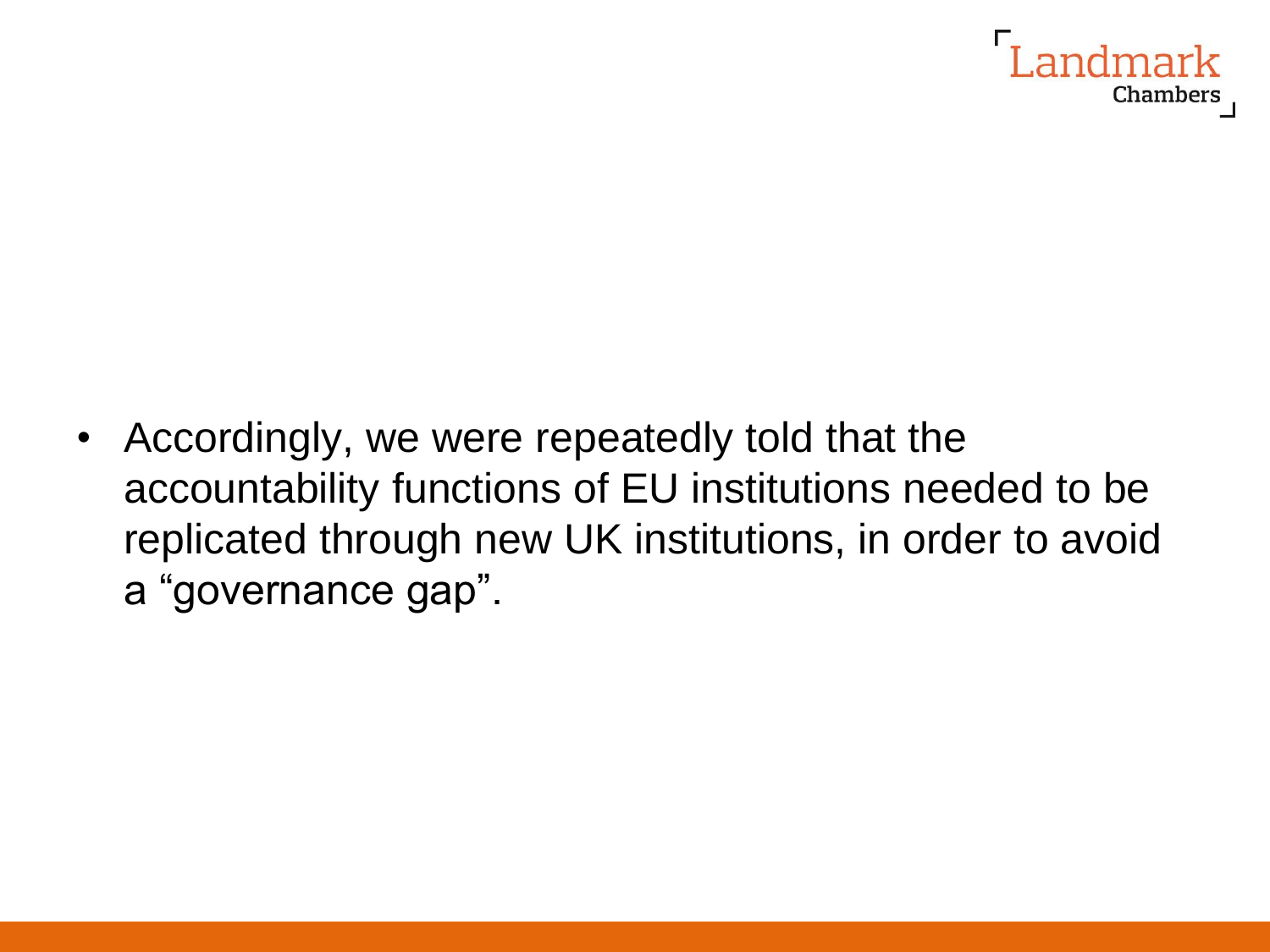

### **Net gain**

- Welcomed NPPF consultation draft:
- "On 6 March 2018 the Government published a revised draft of the NPPF for consultation. The draft includes a new stipulation that local plans should "identify and pursue opportunities for securing measurable net gains for biodiversity". If adopted, this would be the first time that local authorities have been required to make specific provision for biodiversity net gain in local plans".
- See now NPPF 8, 32, 170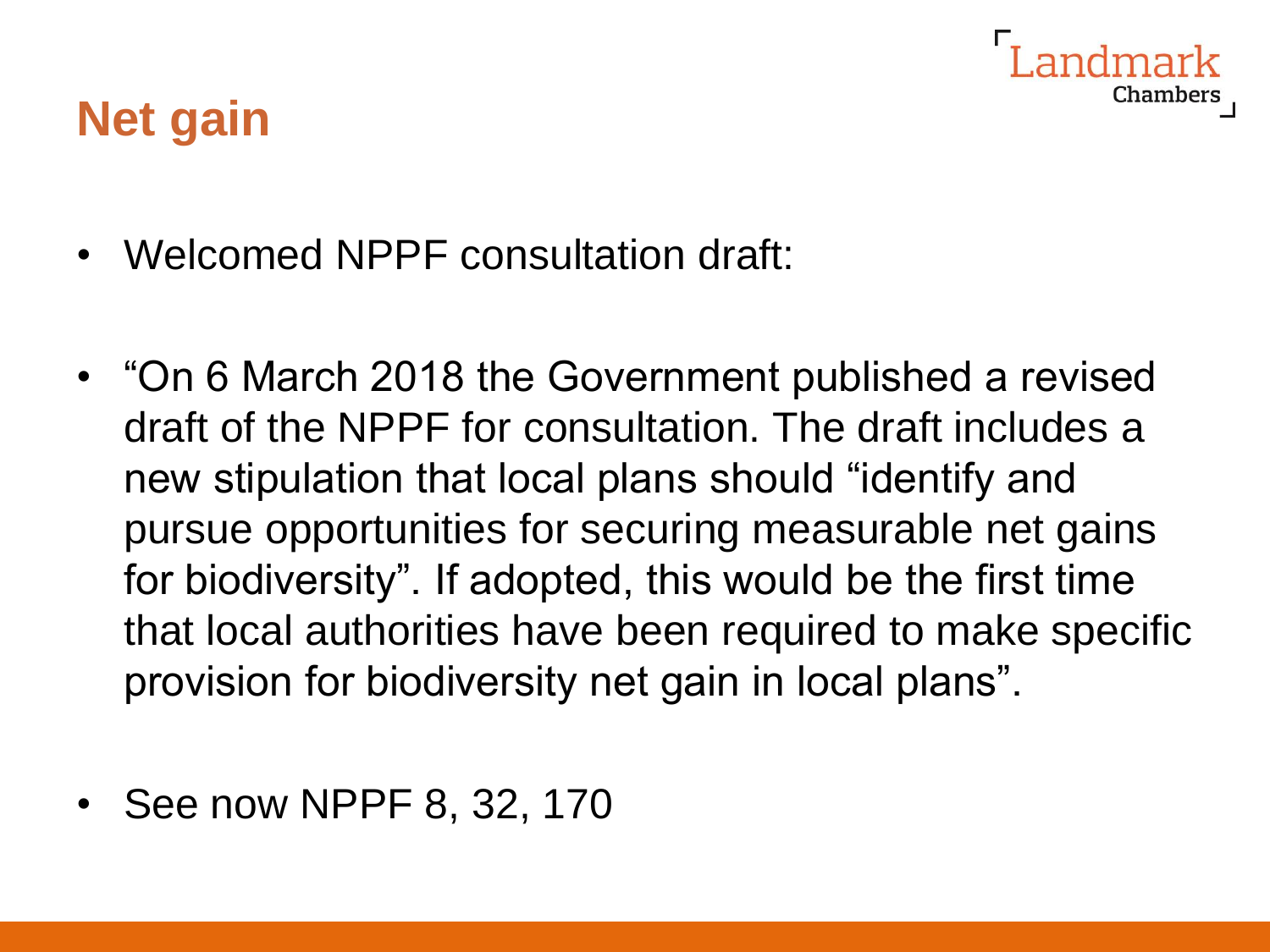## **Principles and governance consultation**

• DEFRA's consultation on *Environmental Principles and Governance after the United Kingdom leaves the European Union*

Chambers

- 10 May 2<sup>nd</sup> August
- Key point 1: New environmental watchdog
- Key point 2: New policy statement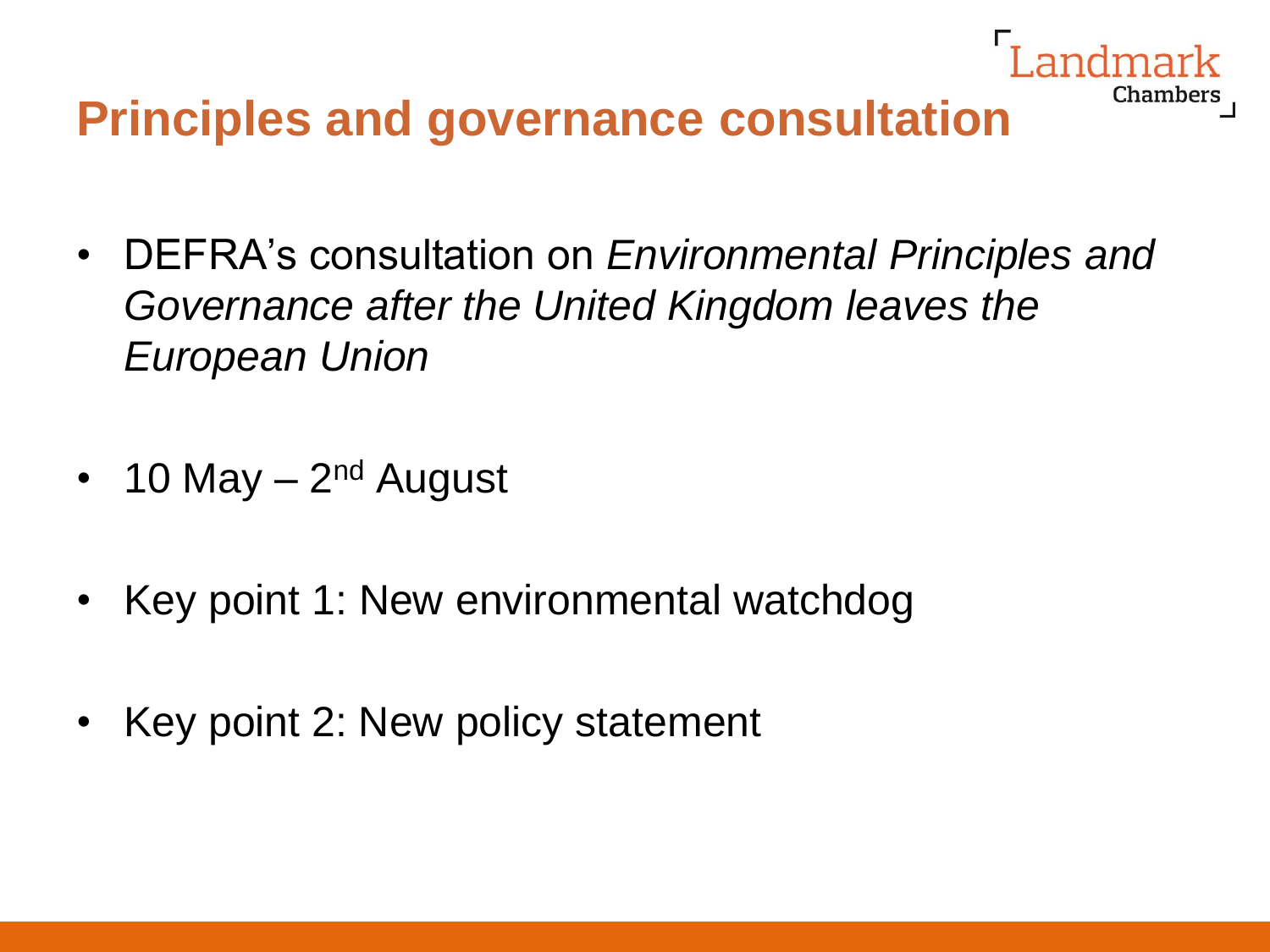### **EU Withdrawal Act 2018**



- Royal Assent 26<sup>th</sup> June 2018
- Section 16 ("Maintenance of Environmental Principles") provides that within 6 months of Royal Assent the Secretrary of State must publish a draft bill consisting of…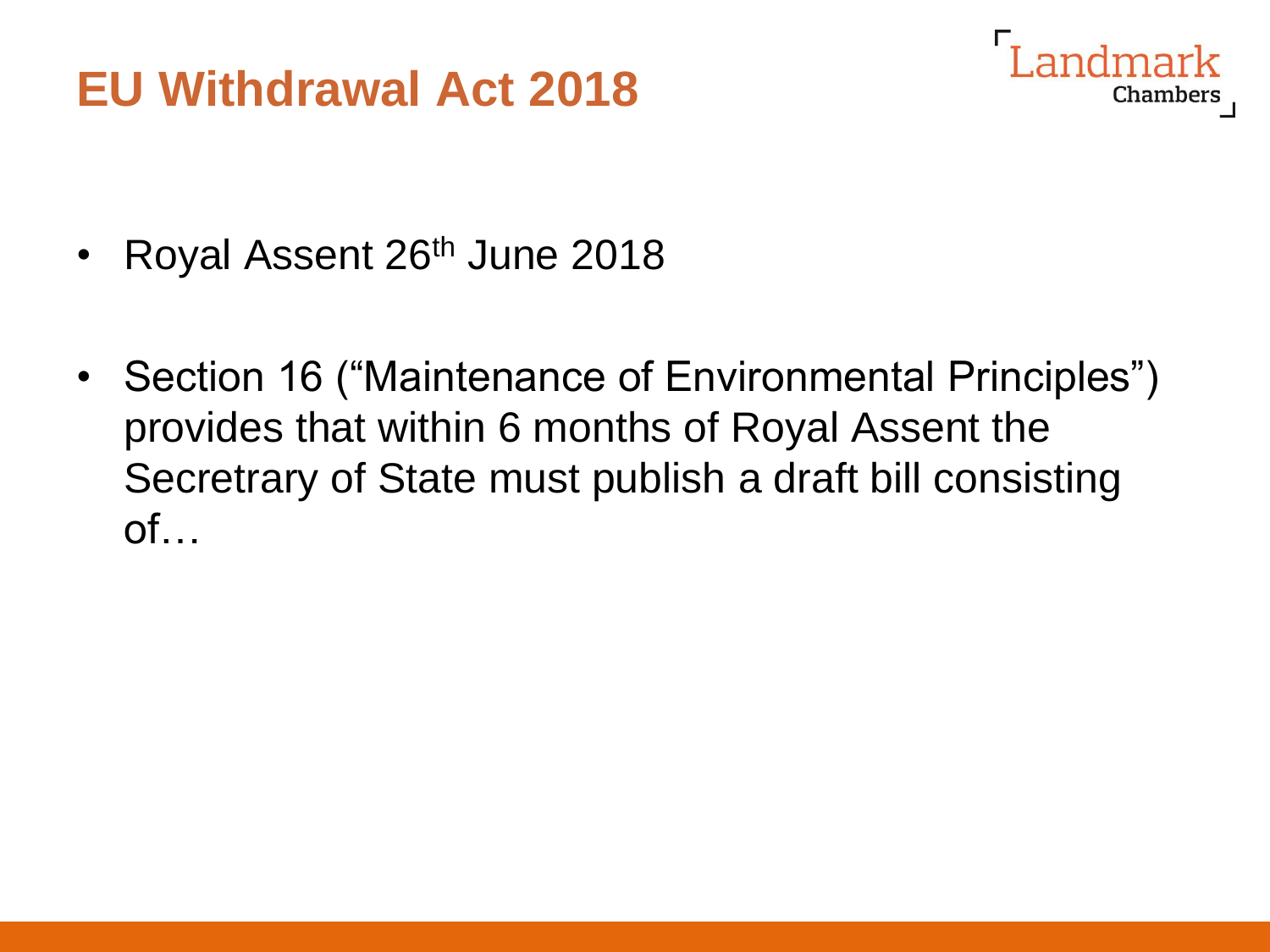### **Section 16:**

(a) a set of environmental principles,

(b) a duty on the Secretary of State to publish a statement of policy in relation to the application and interpretation of those principles in connection with the making and development of policies by Ministers of the Crown,

ndmark

Chambers

(c) a duty which ensures that Ministers of the Crown must have regard, in circumstances provided for by or under the Bill, to the statement mentioned in paragraph (b)

(d) provisions for the establishment of a public authority with functions for taking, in circumstances provided for by or under the Bill, proportionate enforcement action (including legal proceedings if necessary) where the authority considers that a Minister of the Crown is not complying with environmental law (as it is defined in the Bill), and

(e) such other provisions as the Secretary of State considers appropriate.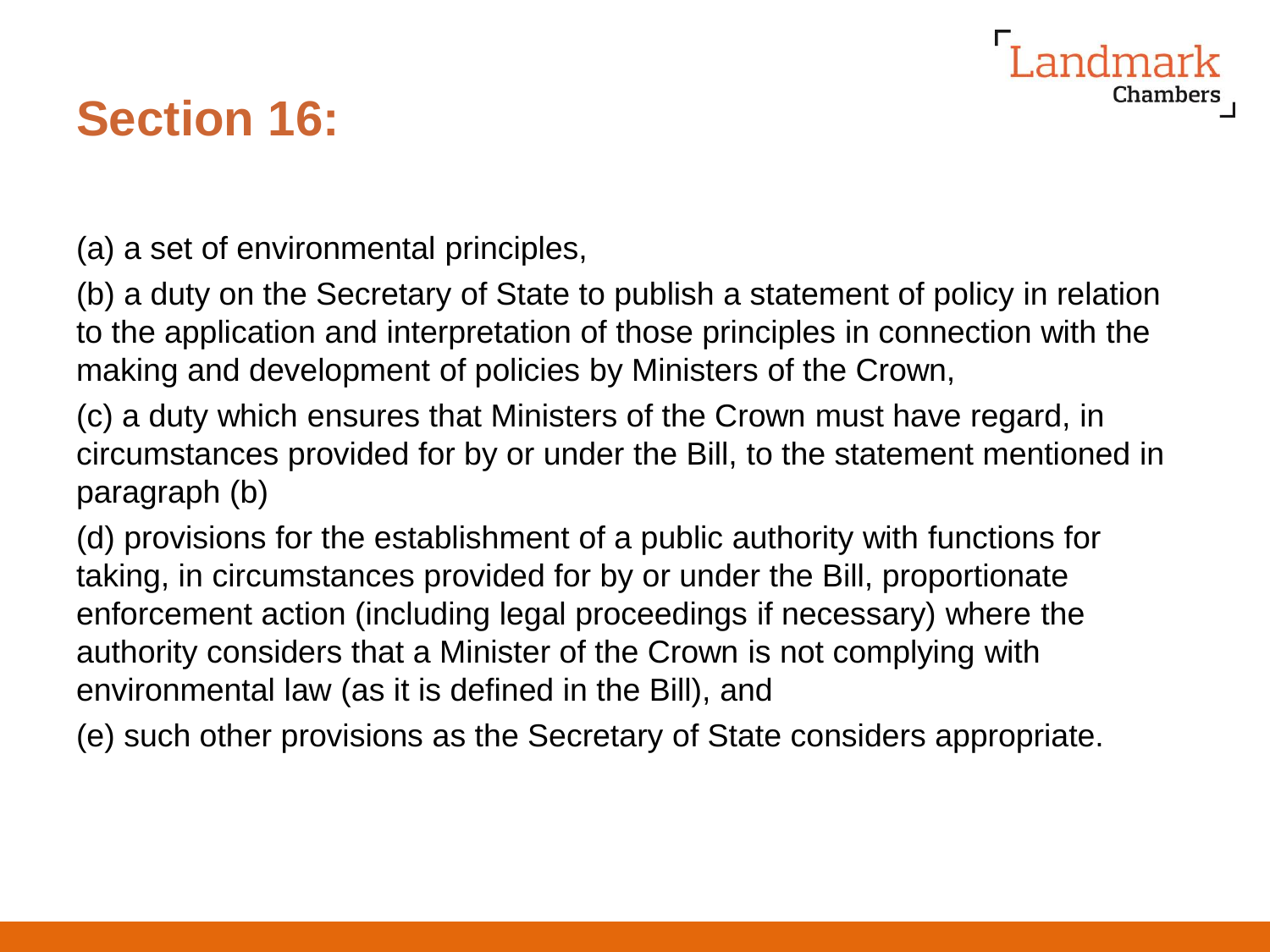### **Environmental Principles:**

• The set of environmental principles … must (however worded) consist of—

Chambers

- (a) the precautionary principle so far as relating to the environment,
- (b) the principle of preventative action to avert environmental damage,
- (c) the principle that environmental damage should as a priority be rectified at source,
- (d) the polluter pays principle,
- (e) the principle of sustainable development,
- (f) the principle that environmental protection requirements must be integrated into the definition and implementation of policies and activities,
- (g) public access to environmental information,
- (h) public participation in environmental decision-making, and
- (i) access to justice in relation to environmental matters.